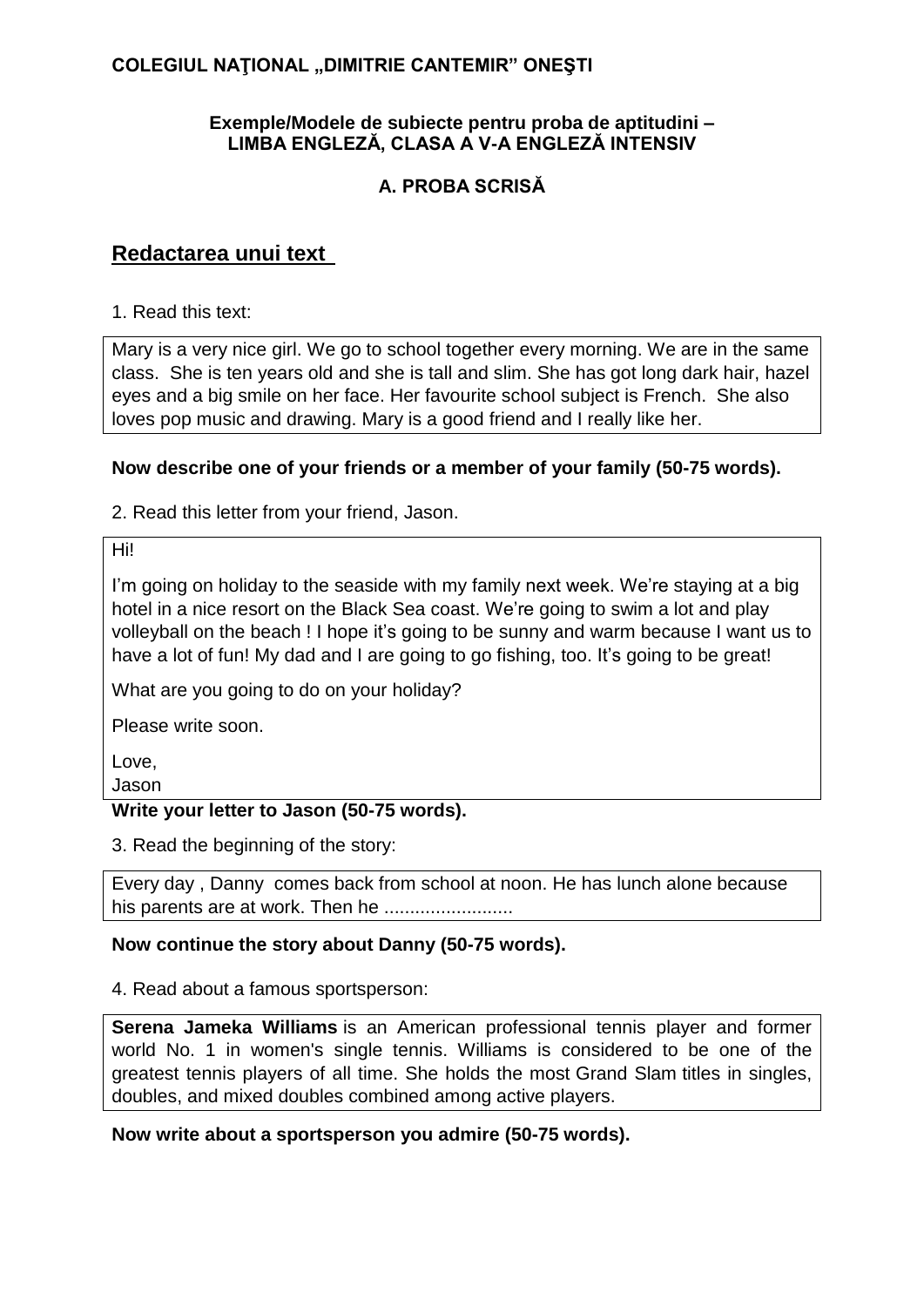# **B.1. PROBA ORALĂ- Etapa I**

## **Înțelegerea textului citit**

**1.**Read:

#### **Traditional costumes**

Every country in the world has a traditional costume. People wear these costumes every day or for special celebrations. In Mexico, it is very hot and the traditional clothes help people stay cool. Men wear big hats and large cotton clothes. Women and little girls wear long colourful dresses and flowers in their hair. The kimono is the traditional costume in Japan. Men's kimonos are usually black, but women's kimonos have beautiful colours.

Answer:

- 1. When do people wear traditional costumes?
- 2. What do Mexicans wear?
- 3. What is the traditional costume in Japan?

**2.** Read:

## **Free time activities**

Tim Jones is 10 years old. In his free time, he likes reading comics and X-men. He also likes riding his bike . Every afternoon, he meets his friends in the park and they ride their bikes. Tim likes collecting badges and postcards from all over the world. He's got 25 badges and 30 postcards.

Answer:

- 1. How old is Tim Jones?
- 2. What does he like doing in his free time ?
- 3. How many badges and postcards has he got?
- **3.** Read:

# **Earth Day**

Earth Day is the day we celebrate that the Earth is beautiful and we need to take care of it! The first Earth Day was on 22nd April, 1970. Today, people from 174 countries celebrate Earth Day. It is a day when everyone tries to look after the planet. People plant trees and collect glass, paper and plastic to recycle.

Answer:

- 1. When was the first Earth Day?
- 2. How many countries celebrate Earth Day today?
- 3. What do people do on Earth Day?